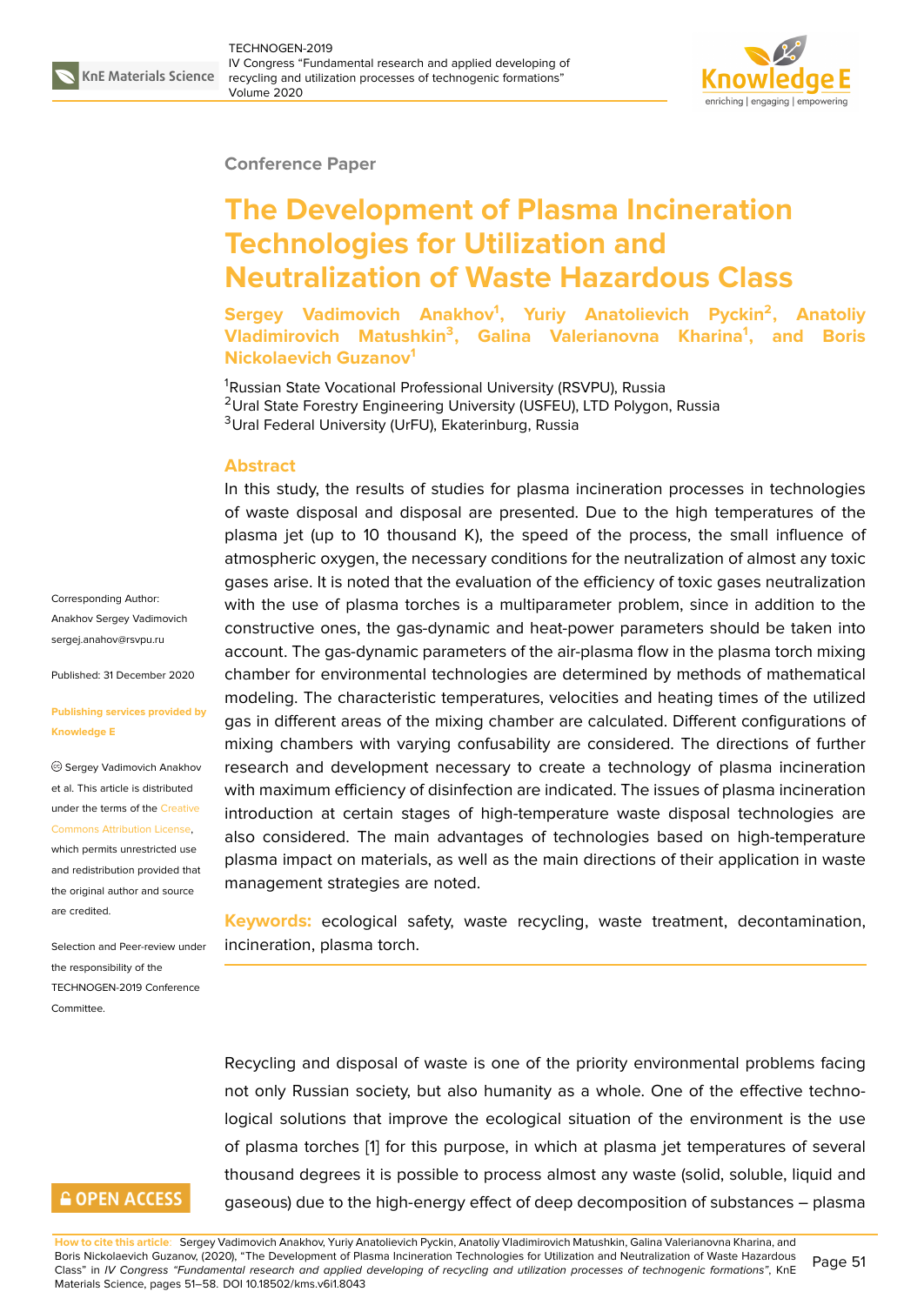incineration ("burning"). However, the use of plasma technologies in waste processing plants should be justified taking into account the quality criteria of the result, efficiency and safety of the process [2, 3]. Due to the significant energy costs, the introduction of plasma technologies is the most appropriate for solving local, but important tasks on sanitary-epidemiological and environmental requirements – the destruction of infected waste, cremation of anim[al](#page-6-0) [co](#page-7-0)rpses, neutralization of supertoxicants (polychlorinated dibenzodioxides, dibenzofurans, biphenyls, toxic substances, heavy metals and their compounds, etc.). At the same time, it is necessary to refer to the world practice, which has formed the opinion about the exclusivity of the use of plasma methods for the neutralization of toxic substances of hazard class I and II [4], and under certain conditions, radioactive gases.

To date, a large number of plasma torches and schemes of their application in waste disposal technologies have been developed [5] – EcoTechnol[og](#page-7-1)ies in which waste (mainly dispersed and vapor-gas phase composition) is neutralized by direct introduction into the plasma arc ( jet). The specificity of toxic materials neutralization and principles of plasma torches design for these purposes [ar](#page-7-2)e considered by the authors earlier [3]. Taking into account these principles, a useful model of the plasma torch [6] has been developed and patented, which can be used to neutralize toxic vapor-gas flows of different composition and phase state (Fig.1). A feature of the design of this plasma torch i[s](#page-7-0) the presence of a nozzle that also performs the function of the mixing chamb[er](#page-7-3) (MC) of the main flow of plasma-forming gas (PFG) and the neutralized secondary flow. Pretwisted by gas-vortex stabilization system, the PFG in the MC is heated by a plasma arc and interacts with the flow of a tangentially supplied toxic vapor-gas mixture. To intensify the heat exchange of the secondary flow with the arc and the plasma flow, the MC has an confusor area associated with the nozzle chamber of the plasma torch, when due to the complex trajectory of the flows performing both rotational and translational motion, the time of finding the molecules of the toxic substance in the plasma flow increases. The tubes for supplying the secondary flow can be located on the replaceable part of the plasma torch, or be taken out of its limits and located under the nozzle cut at any angle to the axis of the plasma jet.

Evaluation of the efficiency for neutralization of toxic gases in the plasma torch is a multi-parametric task, because in addition to constructive, consider the gas-dynamic and heat-and-power technology parameters. Taking into account the above, the task was set by methods of mathematical modeling in the FlowWorks application of the SolidWorks software to determine the gas dynamic parameters of flows in the MC with different design execution of the heating and cooling zone of the utilized gas. The calculations were carried out for the purpose of subsequent evaluation of thermokinetic processes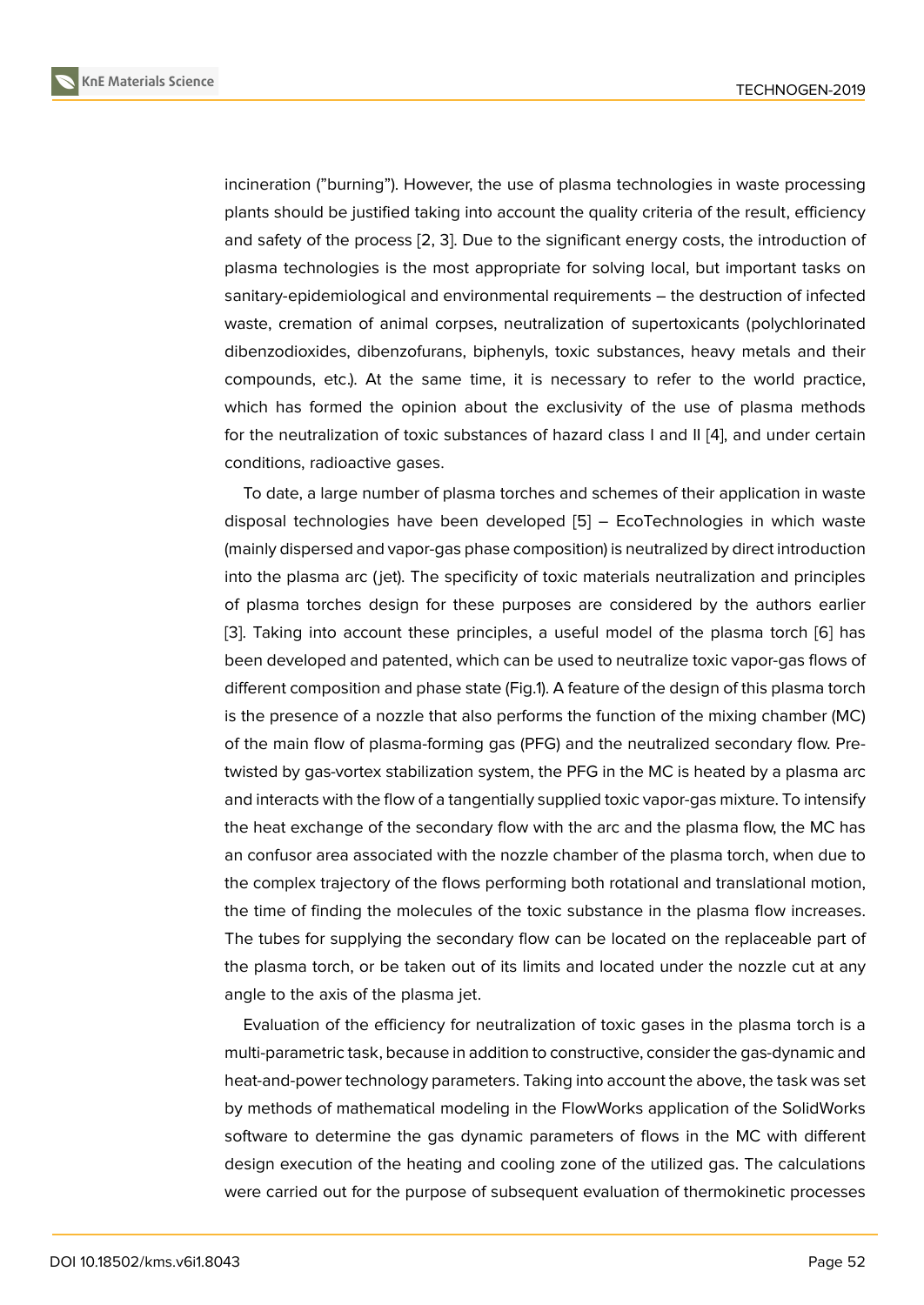

**Figure** 1: The plasma torch for the disposal of hazardous waste

of toxic waste disposal contained in the secondary gas flow, as well as to develop recommendations for improving the design of the plasma torch and the technological scheme of neutralization. The calculated model of the plasma torch is shown in Figure 2. The calculations were carried out for the air-plasma medium at the mass flow rate of PFG 0,011 kg/s and the diameter of the inlet in MC 4 mm typical for the effective gas-vortex stabilization of the arc plasma torch. The secondary flow of the utilized gas [w](#page-2-0)as fed by 2 axisymmetrically located tubes at an angle of 60°, providing the input of the utilized gas tangentially into the plasma jet, with a mass flow rate of 0.005 kg/s for each tube. The calculation of temperatures in the MC was carried out along several straight trajectories (lines) of different distances from the camera axis (Fig.3) at a typical air-plasma arc ( jet) length of 90 mm and a temperature of 7000 K. Geometry of the MC: the length of at least 150 mm, the opening angle of the initial part – 20°, opening the rest of the length for confusor  $MC - 5^\circ$ .



**Figure** 2: A computational model of the plasma torch for environmental technology

<span id="page-2-0"></span>Calculations of gas flow velocities in two types of mixing chambers – cylindrical (Fig. 4) and confusor are made along the trajectories in the direction of the Y axis (Fig.3).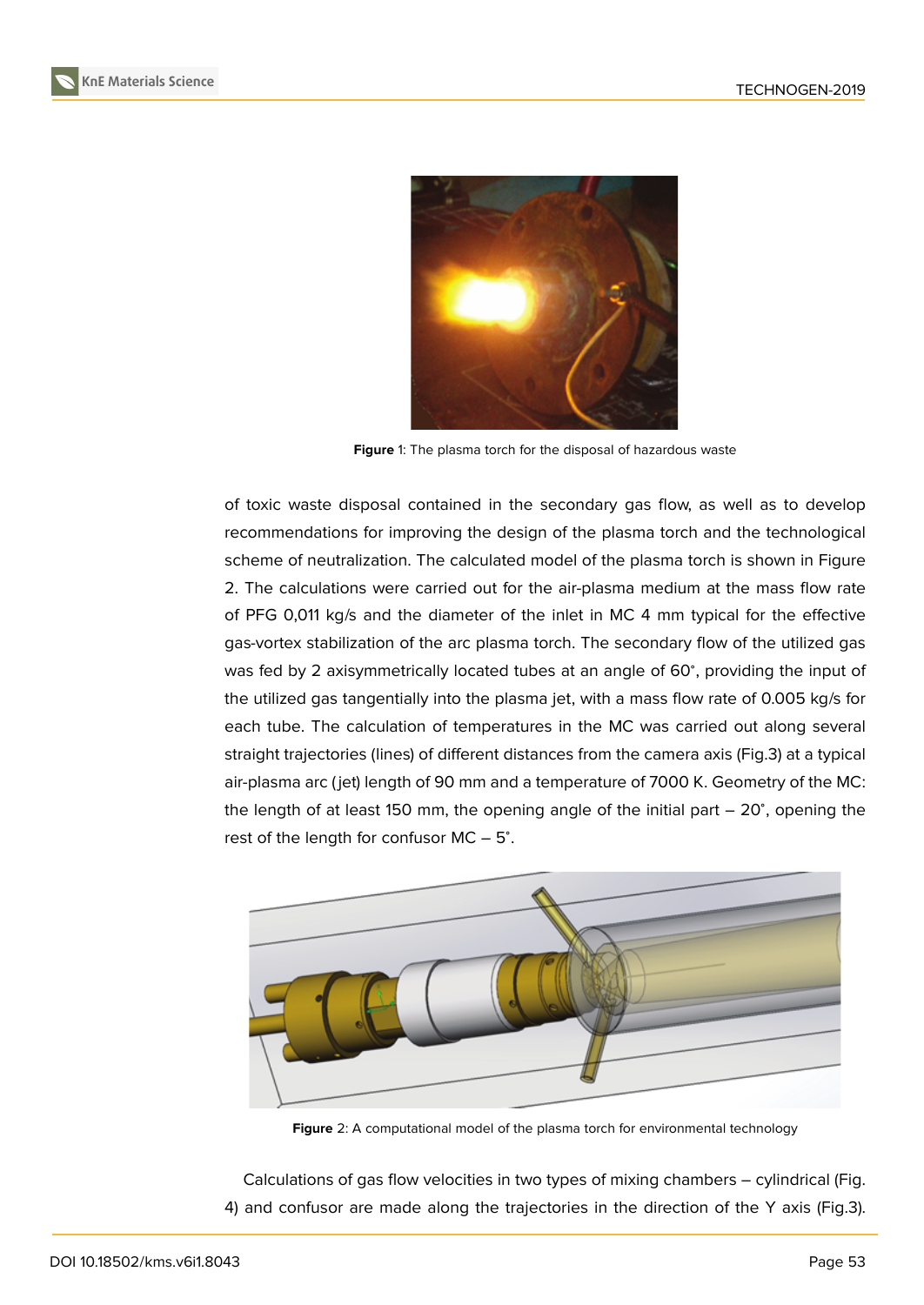



**Figure** 3: Trajectory calculation of velocity and temperature in the mixing chamber of the plasma torch



**Figure** 4: The calculation of the velocities in the mixing chamber of the torch cylindrical type

The numbering of lines from the axis of the MC. It is seen that in areas of flow mixture velocity are of the order of 150-200 m/s in cylindrical and 75-150 m/s in the confusor MC. The estimation of average flow velocities along the design lines shows that in the cylindrical MC there is no significant change in velocities as the distance from the MC axis, and in the presence of confusor, the average velocities as the distance from the axis decreases 2-3 times, which is obviously due to both the change in the trajectories of the flows and the decrease in the flow temperature at a distance from the axis in the cone-type MC.

Estimates of the characteristic residence time of the utilized gas in the mixing chamber give values less than 0.01 s along the selected linear and spiral trajectories. It should also be noted that the increase in heating time in areas with a slightly lower temperature (near the walls of the MC) contributes to the efficiency of neutralization. The same conclusion can be made when comparing the effect of two types of MC on the heating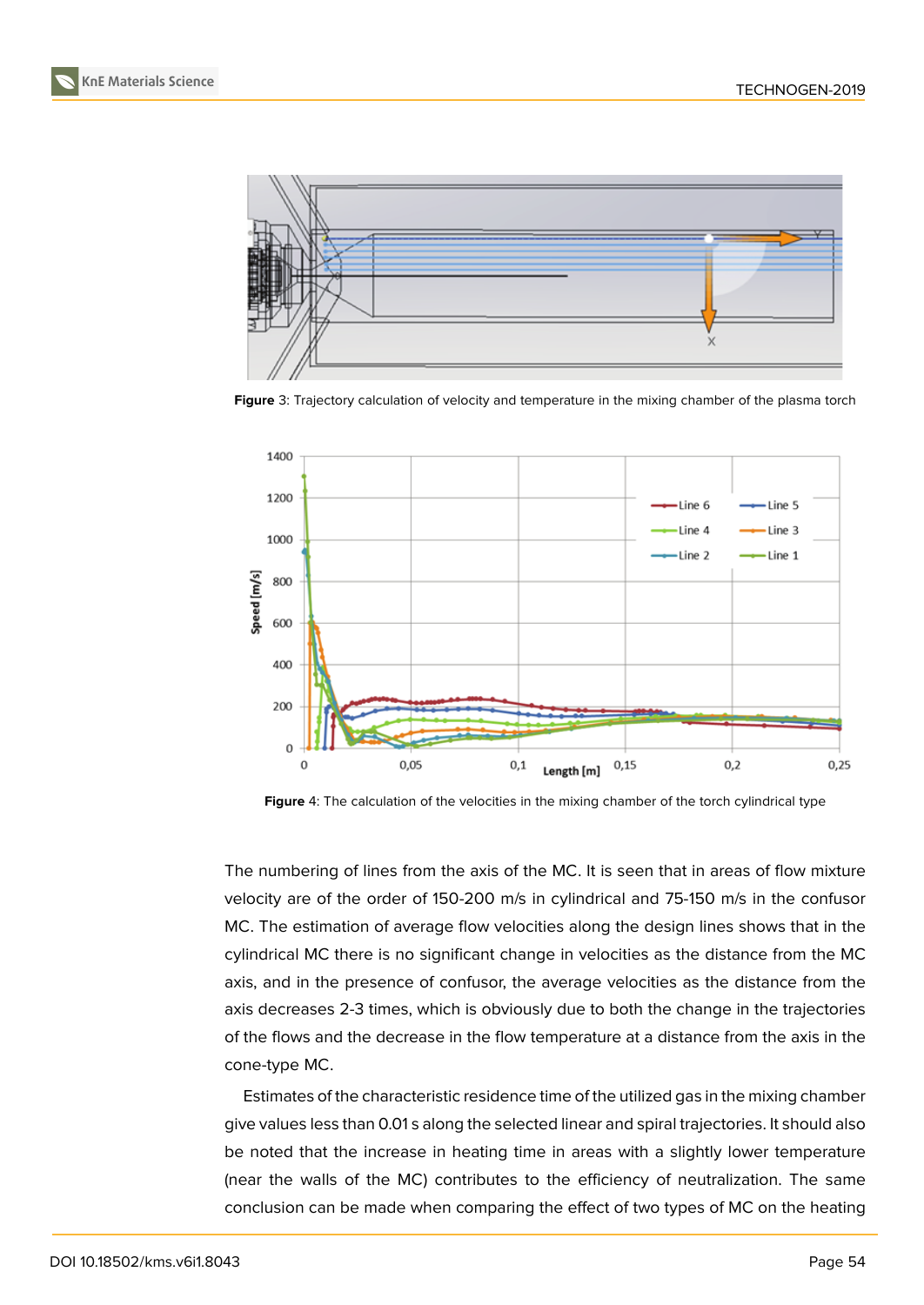

time. In the case of a confusor type, the heating time increases by 1.5-3 times depending on the trajectory, with the greatest increase occurring near the walls of the MC.

**Figure** 5: Temperature distribution in a plasma torch with cylindrical MC

To evaluate the efficiency of thermokinetic processes in addition to the rates and duration of heating, the temperatures of gas flows in the MC were determined (Fig.5). The results of the temperature calculations are presented in Figure 6 (for the plasma torch with a confusor MC) and Figure 7 (average temperatures). The analysis of these results shows the appearance of a significant temperature difference (from 2000 to 6000 K) in the radial direction from the MC axis with a significant de[cre](#page-5-0)ase (from 1500 to 2500 K) in the region of the cylindric[al](#page-5-1) mixing chamber remaining outside the plasma jet. For a plasma torch with a confusor MC, there is a more efficient heating in the plasma jet (from 2500 to 6500 K) with minimization of the radial temperature gradient in the MC outside the plasma jet. At the same time, in a plasma torch with a cylindrical MC, there is actually no axial temperature gradient outside the plasma jet, unlike a plasma torch with an confusor MC, in which the temperature decreases by about 1000 K to the outlet from the MC.

The obtained results (Fig.6 and Fig.7) make it possible to make the necessary for thermokinetic calculations estimate the average heating temperature during the stay of the secondary gas flow in the mixing chamber. These temperatures range from 3500 to 4500K in the areas close to the axis of the MC and about 2,500 K for the fields remote from the axis. For an approximate assessment of the plasma incineration efficiency, it is possible to take the average heating temperature in the plasma torch MC for EcoTechnologies about 3000 K, at which the characteristic time of neutralization for one of the most dangerous supertoxicants – dioxin – can be approximated according to available information [7] by a value of 2-5 ms (less than the above value about 0.01 s). This result shows significant advantages of the plasma method in comparison with the known technologies of pyrolysis or grate combustion of waste, at which the maximum temperatures, as a rule, [a](#page-7-4)re less than 1000 K and do not provide effective destruction of the above-mentioned supertoxicants.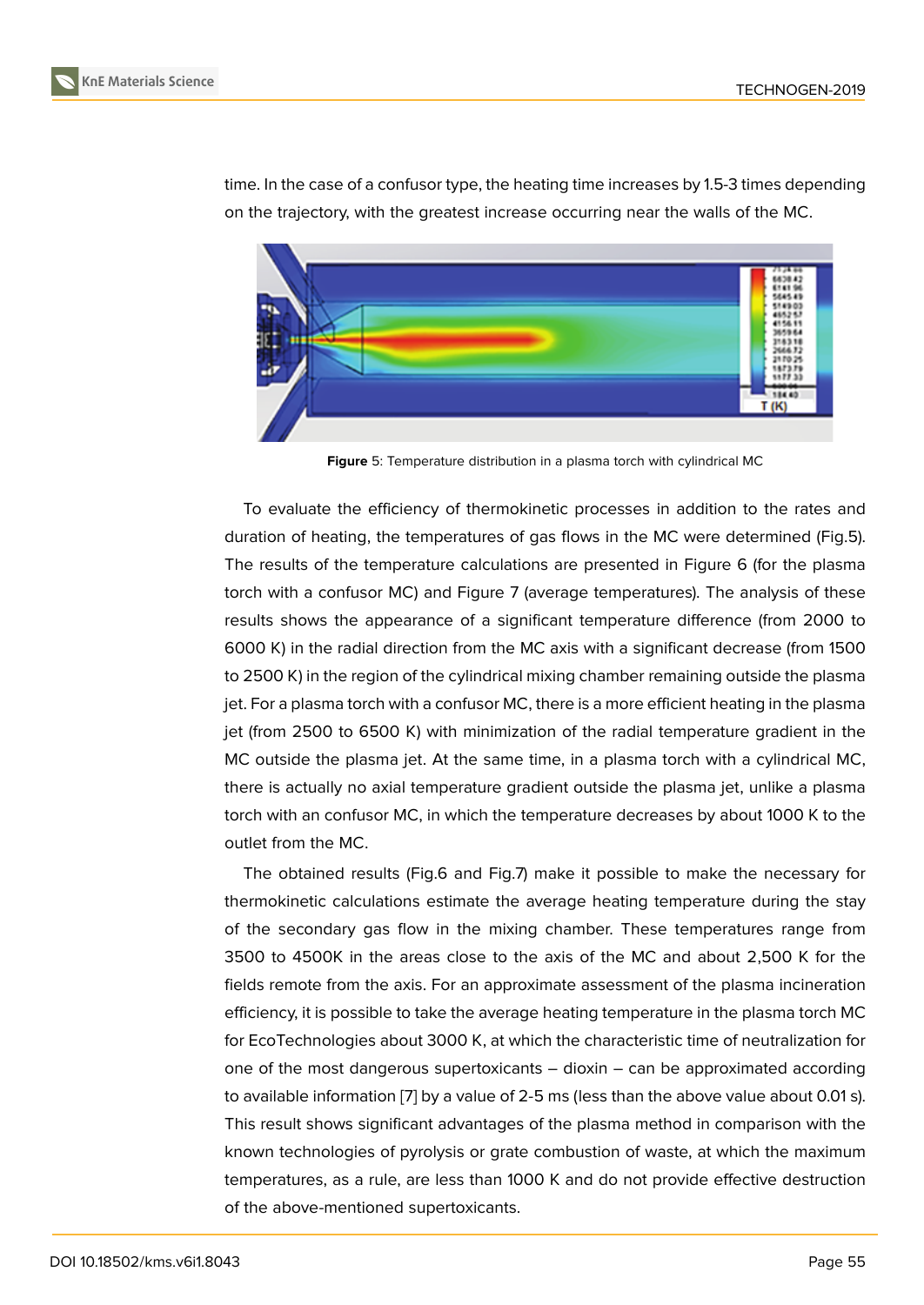**KnE Materials Science**



<span id="page-5-0"></span>**Figure** 6: Temperature distribution along trajectories in a plasma torch with a confusor MC



<span id="page-5-1"></span>**Figure** 7: Average temperatures in the plasma torches with cylindrical and confusor MC

The presented results allow to use them to calculate the efficiency of toxic gas neutralization using the claimed design of the plasma torch. When the low efficiency of the decontamination technology can be improved as structurally (by modifying the size and geometry of the MC) and technologically (using more high-enthalpy gas or more powerful torches). Plasma decontamination is advisable to carry out in an oxidizing or reducing environment with the supply of air, oxygen and other gases, thereby making it possible to regulate the parameters of the environment for effective action on a particular utilized substance (dioxins, pesticides, herbicides, etc.). It is obvious that additional studies are needed to assess the effectiveness of the quenching (cooling) system formed after the plasma destruction of the decay products. One of the possible

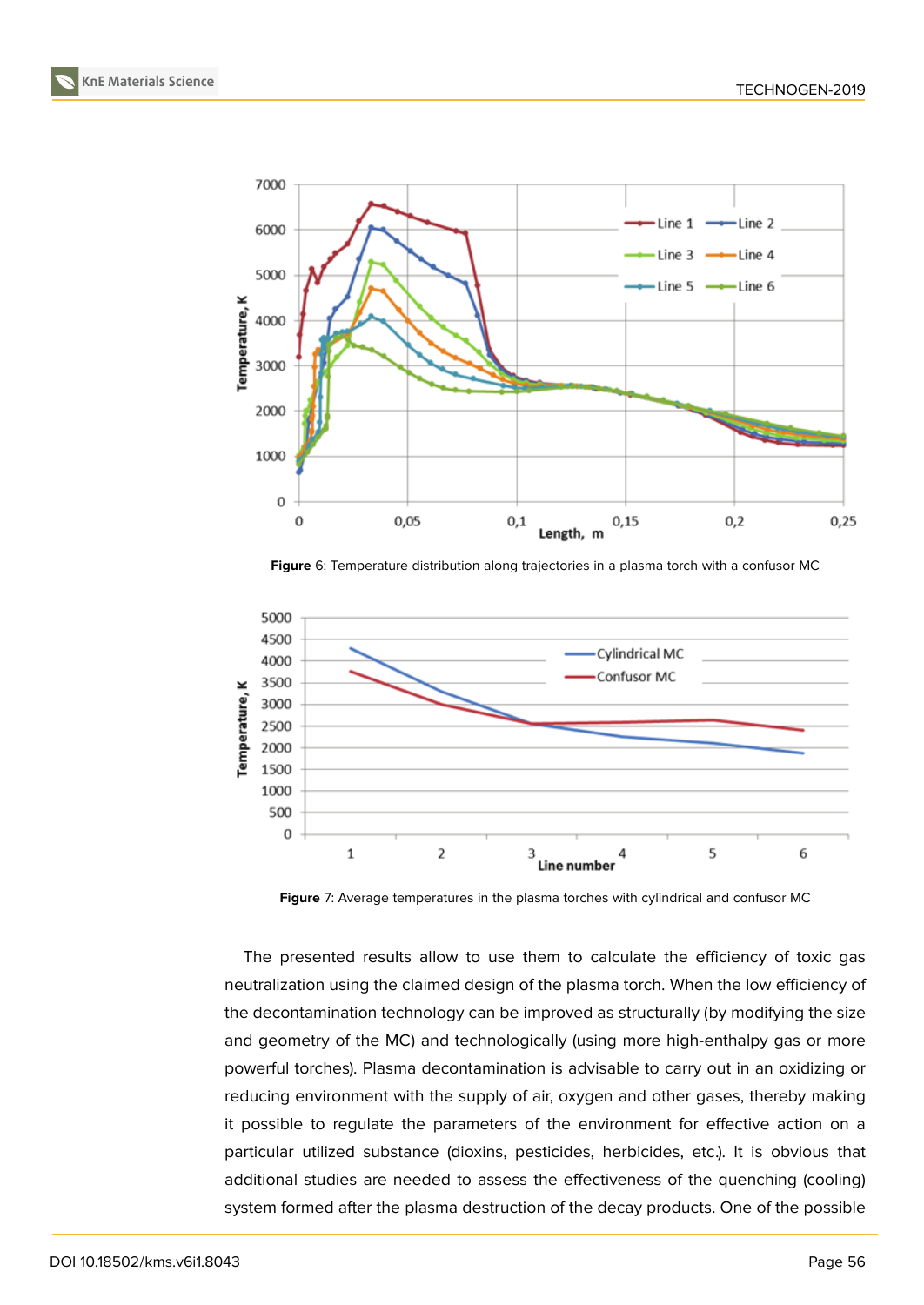

**Figure** 8: Material-energy scheme of hazardous waste disposal with plasma afterburning of waste gases (PT – plasmatron, TCR – thermochemical reactor; PFG – plasma forming gas; HW – hazardous waste; Control sensors: I – current, U – voltage, Q – flow rate, P – pressure, T – temperature, % - composition) [2, 3]

<span id="page-6-1"></span>technological schemes of the plasma torch for EcoTechnologies application in the [re](#page-6-0)[ac](#page-7-0)tor for waste gases afterburning after thermal neutralization is shown in Figure 8.

Potential consumers of plasma incineration of waste technologies are enterprises for waste processing, waste sorting complexes in large cities, structural departments of the [M](#page-6-1)inistry of emergency situations – in places of man-made accidents, agricultural and livestock complexes – for burials of infected organic matter, etc.

*The work is executed at support of the RFBR grant 19-08-00190.*

# **References**

- [1] Cherednichenko, V. S., Anshakov, A. S. and Kuzmin, M. G. (2011). *Plasma Electrotechnological Installations*. Novosibirsk: NGTU.
- <span id="page-6-0"></span>[2] Anakhov, S. V. and Pyckin, Y. A. (2012). *Ecological Designing: Strategy and Technologies*. Saarbrucken: LAP LAMBERT Academic Publishing.